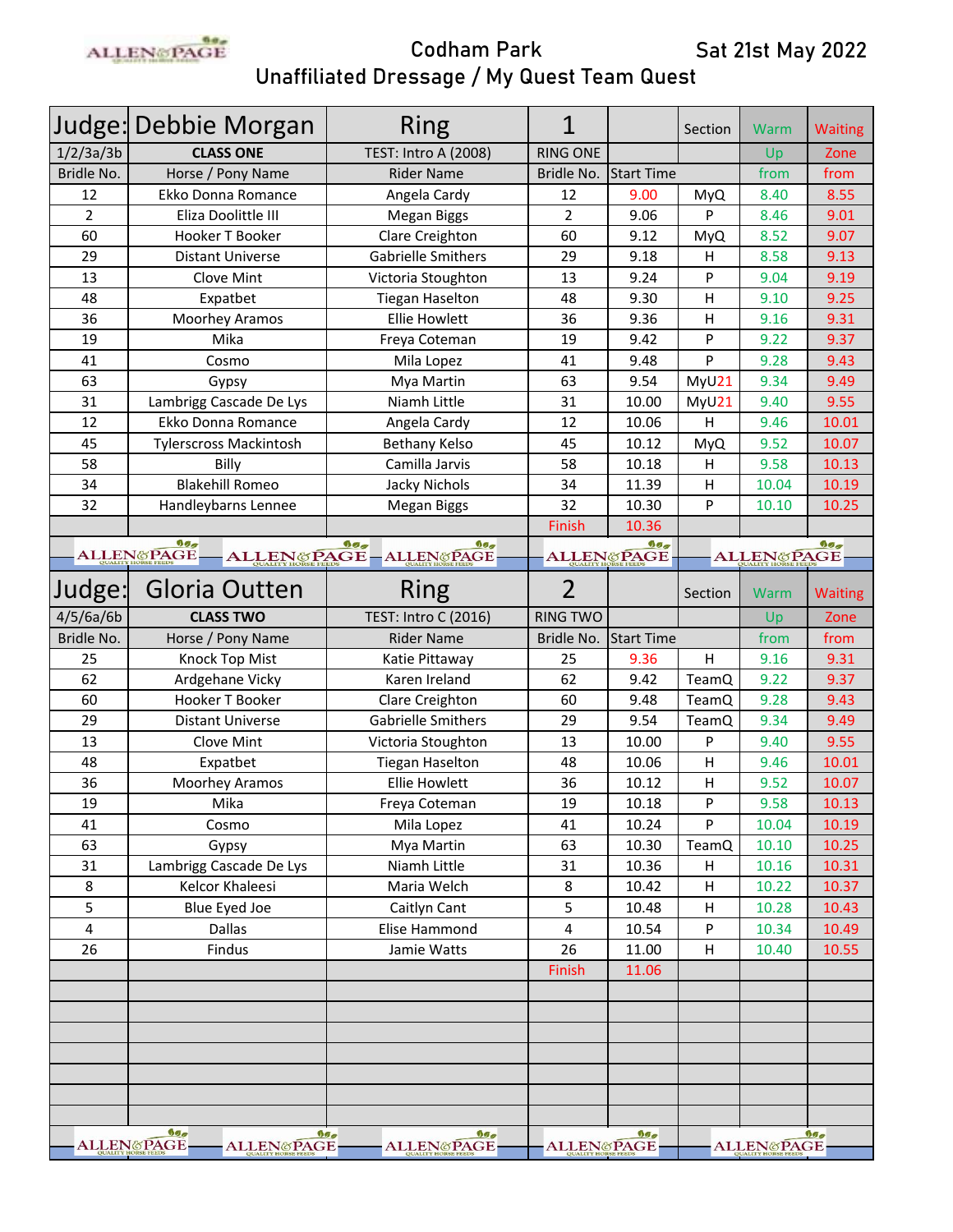

|              | Judge: Debbie Morgan                                  | <b>Ring</b>                                                 | 1               |                   | Section      | Warm                                 | <b>Waiting</b> |
|--------------|-------------------------------------------------------|-------------------------------------------------------------|-----------------|-------------------|--------------|--------------------------------------|----------------|
| 7/8          | <b>CLASS THREE</b>                                    | TEST: Prelim 1 (2006)                                       | <b>RING ONE</b> |                   |              | Up                                   | Zone           |
| Bridle No.   | Horse / Pony Name                                     | <b>Rider Name</b>                                           | Bridle No.      | <b>Start Time</b> |              | from                                 | from           |
| 1            | Tontoe                                                | Natalie Duncan                                              | 1               | 10.46             | <b>MyQ</b>   | 10.26                                | 10.41          |
| 6            | Lovely Larry                                          | Emma Flin                                                   | 6               | 10.52             | <b>MyQ</b>   | 10.32                                | 10.47          |
| 59           | <b>Hainton Steve</b>                                  | Angela Cardy                                                | 59              | 10.58             | <b>MyQ</b>   | 10.38                                | 10.53          |
| 61           | <b>Greenstead Rocker</b>                              | Faye Root                                                   | 61              | 11.04             | <b>MyQ</b>   | 10.44                                | 10.59          |
| 44           | Colour Of Money                                       | Rianne Buchan                                               | 44              | 11.10             | <b>MyQ</b>   | 10.50                                | 11.05          |
| 18           | Miss Fawkes                                           | <b>Hayley Cooper</b>                                        | 18              | 11.16             | <b>MyQ</b>   | 10.56                                | 11.11          |
| 40           | Santa II                                              | Olivia Preston                                              | 40              | 11.22             | MyU21        | 11.02                                | 11.17          |
|              |                                                       |                                                             | Finish          | 11.28             |              |                                      |                |
| Judge:       | Gloria Outten                                         | Ring                                                        | $\overline{2}$  | 10.28<br>Section  |              | Warm                                 | <b>Waiting</b> |
| 9a/9b        | <b>CLASS THREE</b>                                    | <b>TEST: Prelim 2 (2016)</b>                                | <b>RING TWO</b> |                   |              | Up                                   | Zone           |
| Bridle No.   | Horse / Pony Name                                     | <b>Rider Name</b>                                           | Bridle No.      | <b>Start Time</b> |              | from                                 | from           |
| 45           | <b>Tylerscross Mackintosh</b>                         | <b>Bethany Kelso</b>                                        | 45              | 11.21             | P            | 11.01                                | 11.16          |
| $\mathbf{1}$ | Tontoe                                                | Natalie Duncan                                              | $\mathbf{1}$    | 11.27             | H            | 11.07                                | 11.22          |
| 28           | Ardville Arkansas                                     | <b>Rachel Ovens</b>                                         | 28              | 11.33             | $\sf H$      | 11.13                                | 11.28          |
| 34           | <b>Blakehill Romeo</b>                                | Jacky Nichols                                               | 34              | 11.39             | H            | 11.19                                | 11.34          |
| 8            | Kelcor Khaleesi                                       | Maria Welch                                                 | 8               | 11.45             | $\mathsf{H}$ | 11.25                                | 11.40          |
| 5            | Blue Eyed Joe                                         | Caitlyn Cant                                                | 5               | 11.51             | н            | 11.31                                | 11.46          |
| 4            | <b>Dallas</b>                                         | Elise Hammond                                               | 4               | 11.57             | P            | 11.37                                | 11.52          |
| 26           | Findus                                                | Jamie Watts                                                 | 26              | 12.03             | H            | 11.43                                | 11.58          |
| 56           | Cook                                                  | Anna Kynaston                                               | 56              | 12.09             | H            | 11.49                                | 12.04          |
| 14           | Spot On Rolex                                         | Sigita Bernotiene                                           | 14              | 12.15             | H            | 11.55                                | 12.10          |
| 37           | Percy                                                 | <b>Ellie Howlett</b>                                        | 37              | 12.21             | P            | 12.01                                | 12.16          |
| 16           | Polly Anne                                            | Kirsty Way                                                  | 16              | 12.27             | $\sf H$      | 12.07                                | 12.22          |
| 47           | <b>Casys Painted Odie</b>                             | Janne Madeleine Haraldseth                                  | 47              | 12.33             | $\sf H$      | 12.13                                | 12.28          |
| 3            | <b>Mochulla Hazy Morning</b>                          | <b>Talia Bowater</b>                                        | 3               | 12.39             | H            | 12.19                                | 12.34          |
| 10           | <b>Ballylee Prinze Of Dawn</b>                        | Lizzie Webb                                                 | 10              | 12.45             | P            | 12.25                                | 12.40          |
|              |                                                       |                                                             | Finish          | 12.51             |              |                                      |                |
|              | 999<br><b>ALLEN&amp;PAGE</b><br><b>ALLEN&amp;PAGE</b> | 99 <sub>2</sub><br>99 <sub>2</sub><br><b>ALLEN&amp;PAGE</b> |                 | 99 <sub>g</sub>   |              | 90 <sub>0</sub><br><b>ALLENGPAGE</b> |                |
|              |                                                       |                                                             |                 | <b>ALLENGPAGE</b> |              |                                      |                |
|              | Judge: Debbie Morgan                                  | Ring                                                        | 1               |                   | Section      | Warm                                 | <b>Waiting</b> |
| 10/11        | <b>CLASS FOUR</b>                                     | TEST: Prelim 14 (2006)                                      | <b>RING ONE</b> |                   |              | Up                                   | Zone           |
| Bridle No.   | Horse / Pony Name                                     | <b>Rider Name</b>                                           | Bridle No.      | <b>Start Time</b> |              | from                                 | from           |
| 59           | <b>Hainton Steve</b>                                  | Angela Cardy                                                | 59              | 11.45             | TeamQ        | 11.25                                | 11.40          |
| 61           | Greenstead Rocker                                     | Faye Root                                                   | 61              | 11.52             | TeamQ        | 11.32                                | 11.47          |
| 44           | Colour Of Money                                       | Rianne Buchan                                               | 44              | 11.59             | TeamQ        | 11.39                                | 11.54          |
| 18           | Miss Fawkes                                           | Hayley Cooper                                               | 18              | 12.06             | TeamQ        | 11.46                                | 12.01          |
| 64           | Danaway Ember Flash                                   | Roxanne Simmons                                             | 64              | 12.13             | TeamQ        | 11.53                                | 12.08          |
| 30           | Fernhill Cool Glory                                   | Victoria Smithers                                           | 30              | 12.20             | TeamQ        | 12.00                                | 12.15          |
|              |                                                       |                                                             | Finish          | 12.27             |              |                                      |                |
|              |                                                       |                                                             |                 |                   |              |                                      |                |
|              |                                                       |                                                             |                 |                   |              |                                      |                |
|              |                                                       |                                                             |                 |                   |              |                                      |                |
|              |                                                       |                                                             |                 |                   |              |                                      |                |
|              |                                                       |                                                             |                 |                   |              |                                      |                |
|              |                                                       |                                                             |                 |                   |              |                                      |                |
|              |                                                       |                                                             |                 |                   |              |                                      |                |
|              |                                                       |                                                             |                 |                   |              |                                      |                |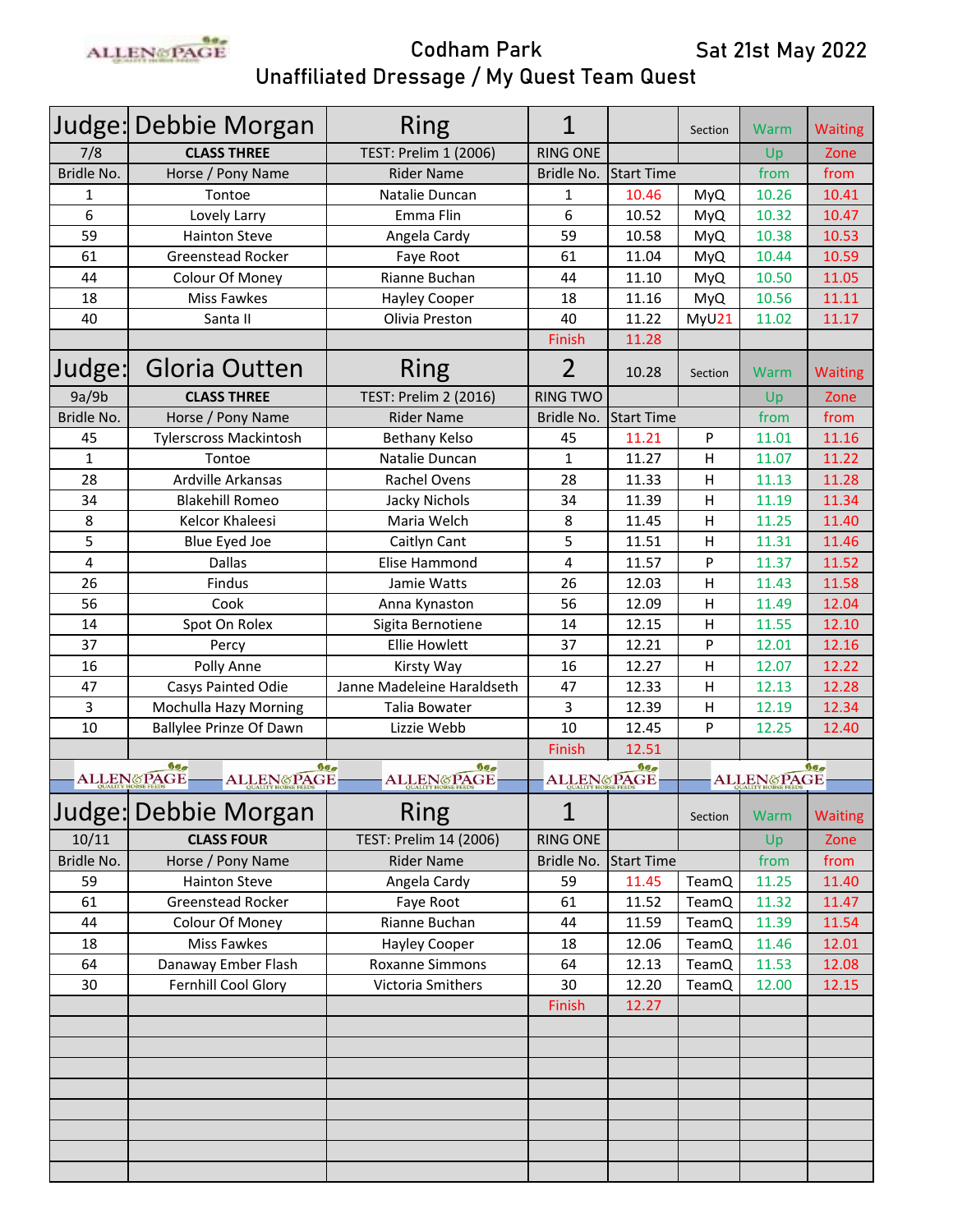

|                | Judge: Debbie Morgan                       | Ring                          | 1                     |                   | Section    | Warm                  | <b>Waiting</b> |
|----------------|--------------------------------------------|-------------------------------|-----------------------|-------------------|------------|-----------------------|----------------|
| 12a/12b        | <b>CLASS FOUR</b>                          | TEST: Prelim 13 (2006)        | <b>RING ONE</b>       |                   |            | Up                    | Zone           |
| Bridle No.     | Horse / Pony Name                          | <b>Rider Name</b>             | Bridle No.            | <b>Start Time</b> |            | from                  | from           |
| 32             | Handleybarns Lennee                        | Megan Biggs                   | 32                    | 12.42             | P          | 12.22                 | 12.37          |
| $\overline{7}$ | <b>Burmese Blazer</b>                      | Rachel Andreou                | $\overline{7}$        | 12.48             | H          | 12.28                 | 12.43          |
| 27             | Ardville Arkansas                          | <b>Geraldine Phillips</b>     | 27                    | 12.54             | H          | 12.34                 | 12.49          |
| 56             | Cook                                       | Anna Kynaston                 | 56                    | 13.00             | H          | 12.40                 | 12.55          |
| 14             | Spot On Rolex                              | Sigita Bernotiene             | 14                    | 13.06             | H          | 12.46                 | 13.01          |
| 37             | Percy                                      | <b>Ellie Howlett</b>          | 37                    | 13.12             | P          | 12.52                 | 13.07          |
| 16             | Polly Anne                                 | Kirsty Way                    | 16                    | 13.18             | H          | 12.58                 | 13.13          |
| 47             | <b>Casys Painted Odie</b>                  | Janne Madeleine Haraldseth    | 47                    | 13.24             | H          | 13.04                 | 13.19          |
| 3              | Mochulla Hazy Morning                      | Talia Bowater                 | 3                     | 13.30             | H          | 13.10                 | 13.25          |
| 10             | <b>Ballylee Prinze Of Dawn</b>             | Lizzie Webb                   | 10                    | 13.36             | P          | 13.16                 | 13.31          |
|                |                                            |                               |                       |                   |            |                       |                |
| 11             | Conobola Cascade                           | Laura Percy                   | 11                    | 13.48             | P          | 13.28                 | 13.43          |
| 15             | Miss Stella Artois                         | Daisy Twin                    | 15                    | 13.54             | P          | 13.34                 | 13.49          |
| 17             | <b>Be A Rebel</b>                          | <b>Becky Tatum</b>            | 17                    | 14.00             | H          | 13.40                 | 13.55          |
| 35             | Katie                                      | Ann Gibson                    | 35                    | 14.06             | P          | 13.46                 | 14.01          |
| 49             | Heathcliffe                                | Fiona Storey                  | 49                    | 14.12             | H          | 13.52                 | 14.07          |
| 38             | Magnum M                                   | Emma Peal                     | 38                    | 14.18             | H          | 13.58                 | 14.13          |
| 9              | Flearway                                   | Charlie Webb                  | 9                     | 14.24             | H          | 14.04                 | 14.19          |
| 46             | <b>Iceford Tony</b>                        | Maria Peckham                 | 46                    | 14.30             | H          | 14.10                 | 14.25          |
| 55             | Cobsmacked                                 | Scarlett Hooker               | 55                    | 14.36             | H          | 14.16                 | 14.31          |
| 57             | Bye Bye Barbados                           | Roxy Dawson                   | 57                    | 14.42             | H          | 14.22                 | 14.37          |
|                |                                            |                               | Finish                | 14.48             |            |                       |                |
|                |                                            |                               |                       |                   |            |                       |                |
|                | 90 <sub>o</sub><br>99 <sub>2</sub>         | 99 <sub>2</sub>               |                       | 9a                |            |                       | $90\sigma$     |
|                | <b>ALLENGPAGE</b><br><b>ALLEN&amp;PAGE</b> | <b>ALLEN&amp;PAGE</b>         | <b>ALLEN&amp;PAGE</b> |                   |            | <b>ALLEN&amp;PAGE</b> |                |
| Judge:         | Gloria Outten                              | Ring                          | $\overline{2}$        |                   | Section    | Warm                  | <b>Waiting</b> |
| 13/14          | <b>CLASS FIVE</b>                          | <b>TEST: Novice 27 (2007)</b> | <b>RING TWO</b>       |                   |            | Up                    | Zone           |
| Bridle No.     | Horse / Pony Name                          | <b>Rider Name</b>             | Bridle No.            | <b>Start Time</b> |            | from                  | from           |
| 59             | <b>Hainton Steve</b>                       | Angela Cardy                  | 59                    | 13.06             | <b>MyQ</b> | 12.46                 | 13.01          |
| 40             | Santa II                                   | Olivia Preston                | 40                    | 13.13             | MyU21      | 12.53                 | 13.08          |
| 54             | Balotelli                                  | Mary Lee                      | 54                    | 13.20             | <b>MyQ</b> | 13.00                 | 13.15          |
|                |                                            |                               | Finish                | 13.27             |            |                       |                |
| Judge:         | Gloria Outten                              | <b>Ring</b>                   | $\overline{2}$        |                   | Section    | Warm                  | <b>Waiting</b> |
| 15a/15b        | <b>CLASS FIVE</b>                          | <b>TEST: Novice 24 (2010)</b> | <b>RING TWO</b>       |                   |            | Up                    | Zone           |
| Bridle No.     | Horse / Pony Name                          | <b>Rider Name</b>             | Bridle No.            | <b>Start Time</b> |            | from                  | from           |
| 23             | Glenside Lass                              | Charlotte Sutton              | 23                    | 13.37             | H          | 13.17                 | 13.32          |
| 39             | Rioja                                      | Nicola Burke                  | 39                    | 13.44             | P          | 13.24                 | 13.39          |
| 42             | Callow Kelly Ann                           | Claire Crisp                  | 42                    | 13.51             | Н          | 13.31                 | 13.46          |
| 51             | Jackson Berry                              | Anthea Colsell                | 51                    | 13.58             | Н          | 13.38                 | 13.53          |
| 50             | The Ginga Ninji                            | <b>Ruby Storey</b>            | 50                    | 14.05             | Н          | 13.45                 | 14.00          |
| 43             | <b>Bang Bang</b>                           | Nina Bates                    | 43                    | 14.12             | H          | 13.52                 | 14.07          |
| 53             | Molly May                                  | <b>Holly Hunter</b>           | 53                    | 14.19             | H          | 13.59                 | 14.14          |
| 11             | Conobola Cascade                           | Laura Percy                   | 11                    | 14.26             | P          | 14.06                 | 14.21          |
| 15             | Miss Stella Artois                         | Daisy Twin                    | 15                    | 14.33             | P          | 14.13                 | 14.28          |
| 17             | Be A Rebel                                 | <b>Becky Tatum</b>            | 17                    | 14.40             | H          | 14.20                 | 14.35          |
| 35             | Katie                                      | Ann Gibson                    | 35                    | 14.47             | P          | 14.27                 | 14.42          |
| 49             | Heathcliffe                                | Fiona Storey                  | 49                    | 14.54             | H          | 14.34                 | 14.49          |